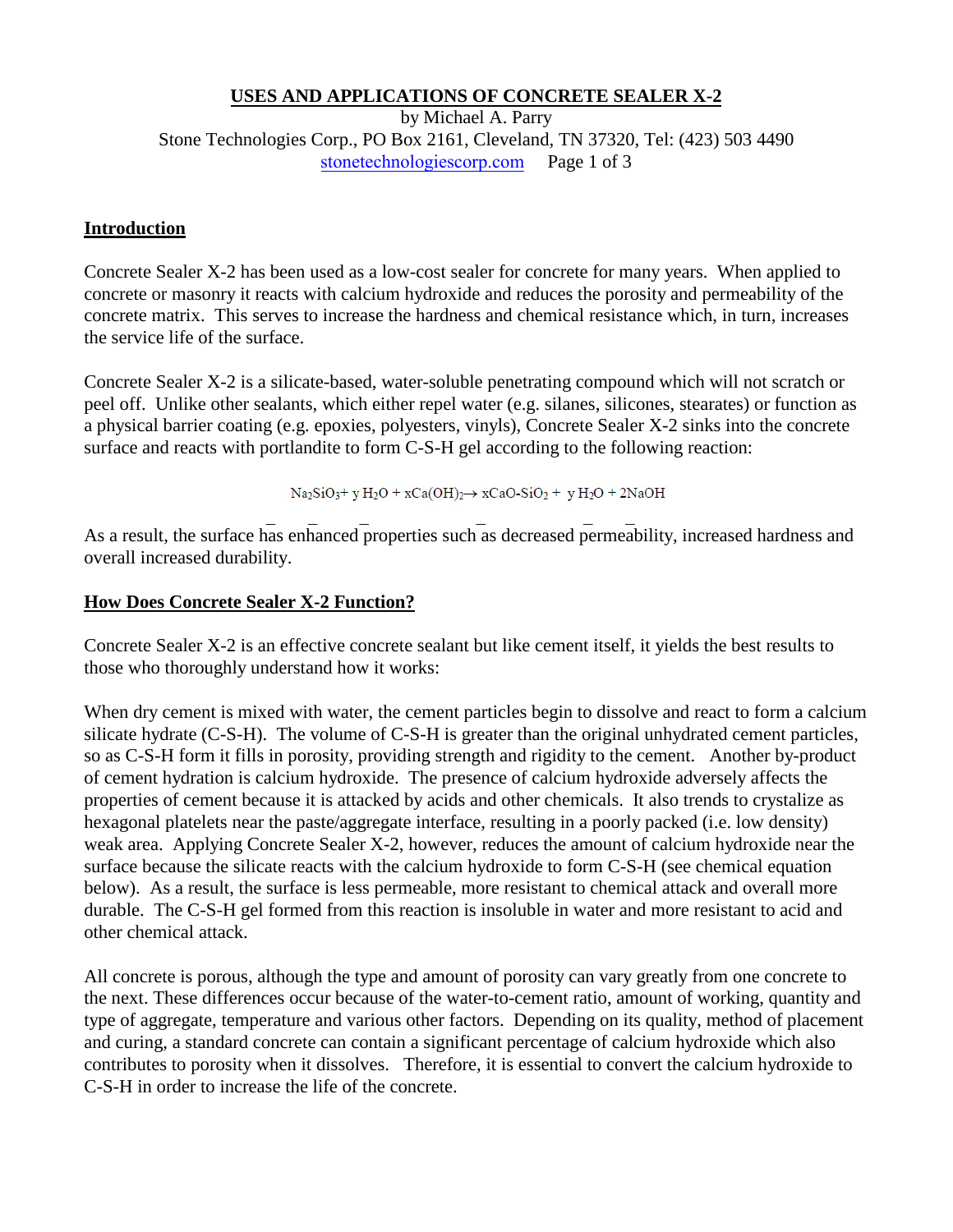Page 2 of 3

The final strength and properties of concrete are impacted by the amount of C-S-H it contains relative to its porosity. Therefore, Concrete Sealer X-2 increases concrete strength by replacing soluble lime with

the C-S-H. Concrete Sealer X-1 increases the density of concrete because C-S-H forms where the calcium hydroxide used to be and, since chemicals attack concrete (and rebar) by penetrating the pores, the presence of more C-S-H increases the durability of the substrate.

# **How to Use Concrete Sealer X-2 for Concrete Treatment**

Fresh concrete should be properly cured for a minimum of seven days before Concrete Sealer X-2 is applied. The Concrete Sealer X-2 treatment may be satisfactorily applied to clean concrete at any later time.

### **Surface Preparation**

Concrete Sealer X-2 should not be applied to any surface that has already been treated with compounds that might prevent penetration of the silicate (e.g. paint, oil) or that interfere with the conversion of free lime to C-S-H. Since Concrete Sealer X-2 may be less effective if there is no free lime near the surface, carbonated concrete should be abraded.

Before any concrete is treated, the area must be thoroughly cleaned. The surface should first be swept with a broom to remove any loose dirt. Then it should be scrubbed with soapy water. This will remove the film of consolidated dirt and expose the true wearing surface. To get the best penetration the floor should be allowed to dry thoroughly for a minimum of 24 hours after cleaning.

### **Coverage and Application**

Each gallon of Concrete Sealer X-2 is expected to cover approximately 300 square feet of concrete with one coat but since the porosity of concrete varies greatly, the coverage will also vary(200-400 sq ft). The solution may be applied with a brush, roller, sprayer, or scrubbing machine for several minutes to obtain an even penetration. After the surface has dried for 2 to 4 hours apply a second application.

A "blooming" or "frosting" of excess product on the concrete surface should be removed immediately with a stiff brush. Properly treated concrete may be painted without any difficulty. However, there should be no Concrete Sealer X-2 residue on the surface prior to painting. Washing with hot water will remove the alkalinity that may be due to the Concrete Sealer X-2. An alkali-resistant paint should be used.